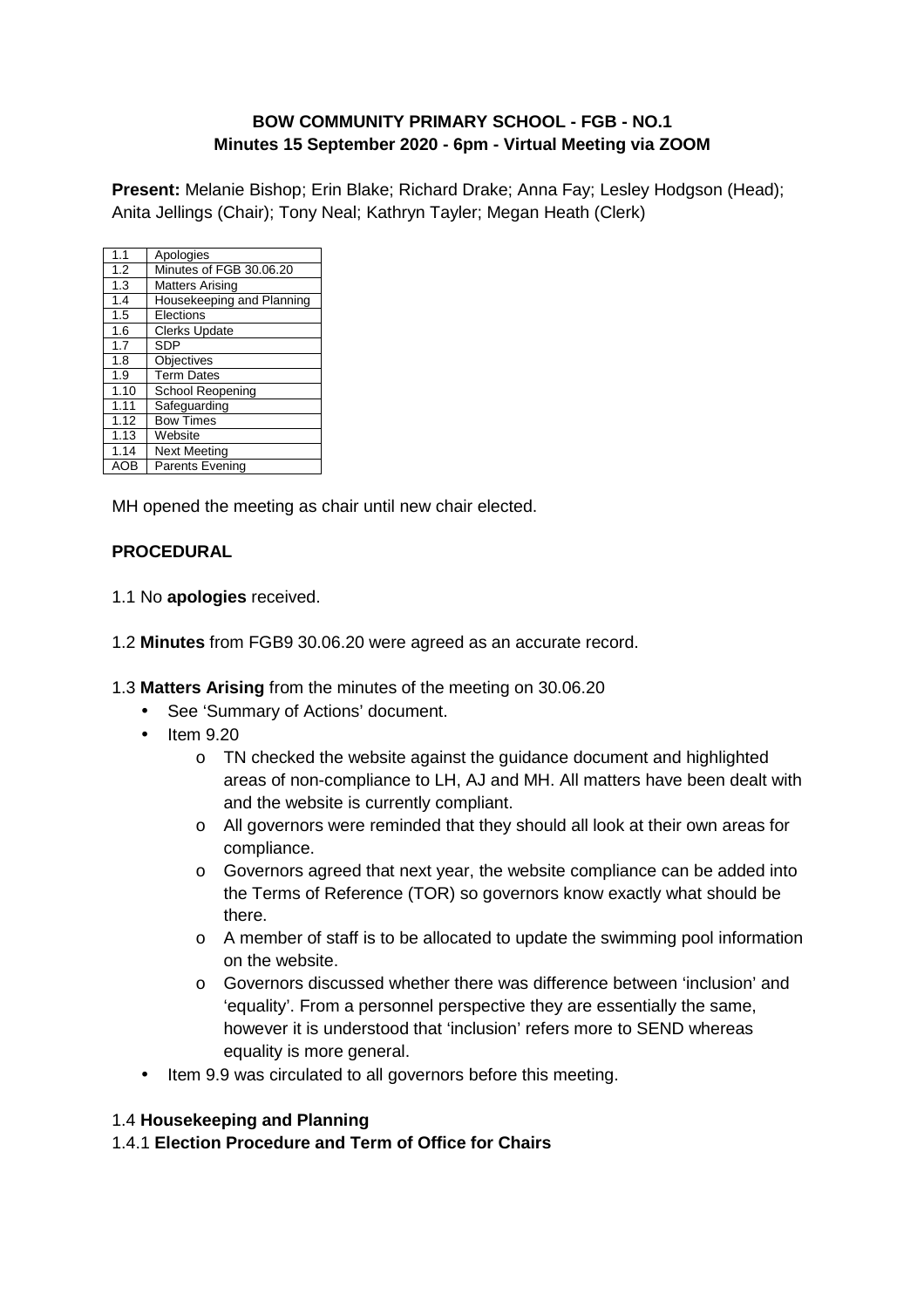• Governors agreed the election procedure and that the term of office for the chair and vice-chair would be 1 year.

### 1.4.2 **Code of Conduct**

- There are no changes from last year.
- All governors will sign a copy of this.
- Agreed by ALL.

#### 1.4.3 **Keeping Children Safe in Education (KCSiE)**

• All board members have read the KCSiE and will sign the relevant document to confirm this.

#### 1.4.4 **Membership, TOR and Committees**

- All governors have received their relevant TORs and have studied them prior to the meeting, in order to highlight any areas of uncertainty.
- KT Lead governor for 'Equality, Inclusion & SEND' and 'Safeguarding'.
	- o No areas of uncertainty.
- RD Lead governor for 'Premises, Security and Health & Safety'
	- o No areas of uncertainty.
	- o Getting into school had been difficult due to the COVID situation. Governors are now allowed to enter the school with an appointment and they must leave their contact details for 'track and trace' purposes.
- MB Lead governor for 'Personnel' and 'First Committee'
	- o No areas of uncertainty.
	- o MB feels that she does not carry out her role effectively as she is worried about being a burden to LH when she is busy. Governors and LH reassured MB that it protects LH and is reassuring for her.
	- o A meeting with MH is required to review policies.
- EB Lead governor for 'Community and Parental Links', 'Second Committee' and 'T&L1'
	- o No areas of uncertainty.
	- o Clarified that the 'Community and Parent Links' role was about being aware rather than changing the ethos or values.
	- o Feels confident having the TOR as a guide.
- TN Lead governor for 'Finance', 'Performance and Pay Committee', 'Resources Committee', 'Information Security', 'Pupil Premium' and 'Swimming Pool'
	- o No areas of uncertainty.
	- o Queries about whether his role as the lead COVID governor needs its own TOR. It was suggested this could be an addendum to the 'Resources' TOR. To be discussed by the Resources Committee.
- AJ Lead governor for 'Curriculum' and 'School Improvement'
	- o No areas of uncertainty.
- New TOR agreed by ALL.
- There are currently 2 governor vacancies. 3 potential governors have been found using the Inspiring Governance website.
	- o 1 is an English Graduate who lives near Okehampton.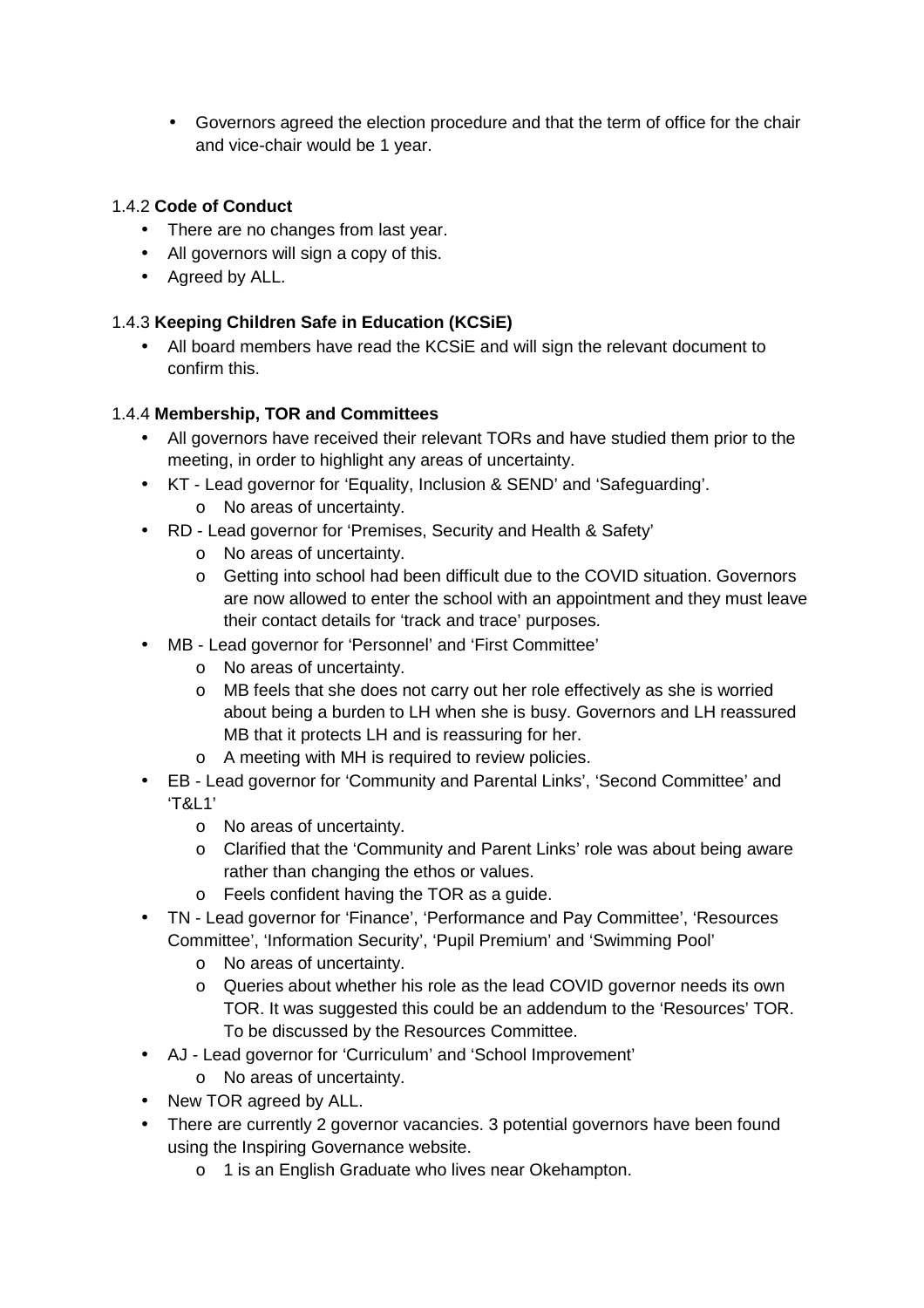- o 1 is a secondary teacher. Communication has been attempted but no response has been received yet.
- o 1 has been a headteacher at a local school.

# **ACTIONS: 1. RD to arrange premises learning walk.**

## **2. MB to arrange a personnel meeting with LH.**

# **3. MH to add COVID addendum to RES TOR to RES1 agenda.**

## 1.4.5 **Open Meetings**

• FGB meetings will remain open. Anyone wishing to attend a meeting must notify MH at least two weeks in advance.

## 1.4.6 **Part 2 Protocol**

• ALL governors agreed to the Part 2 Protocol.

## 1.4.7 **Attendance at Training**

- All governors are encouraged to attend relevant training.
- The new Autumn Governor Checklist contains many new training opportunities, both virtual and face to face.
- MH reminded all governors that they are to ask her if they would like to be booked onto training.

### 1.4.8 **Succession Planning**

• There are 2 current vacancies. If we were to get more than 2 interested governors they would be included as 'associate members'.

## 1.4.9 **Contact Information**

- All governors agree to share contact information.
- There is a document on the School Website 'backroom' with all contact information.

## **ACTIONS: 1. LH to reset RD's school email address**

## **2. RD to let MH know when he has been able to access his email address and the governor area of the 'backroom'.**

## 1.4.10 **Virtual Attendance**

- The virtual attendance protocol was circulated prior to the meeting.
- Agreed by ALL.
- It was noted that a majority, potentially all, meetings this term would be conducted virtually.

## 1.4.11 **Register of Business Interests**

• There are no changes to anyone's business interests. Governors will sign accordingly.

## 1.4.12 **Apologies**

- Governors agreed the procedure for dealing with apologies and sanctioning of absence.
- Governors were reminded that the attendance register appears on the school website.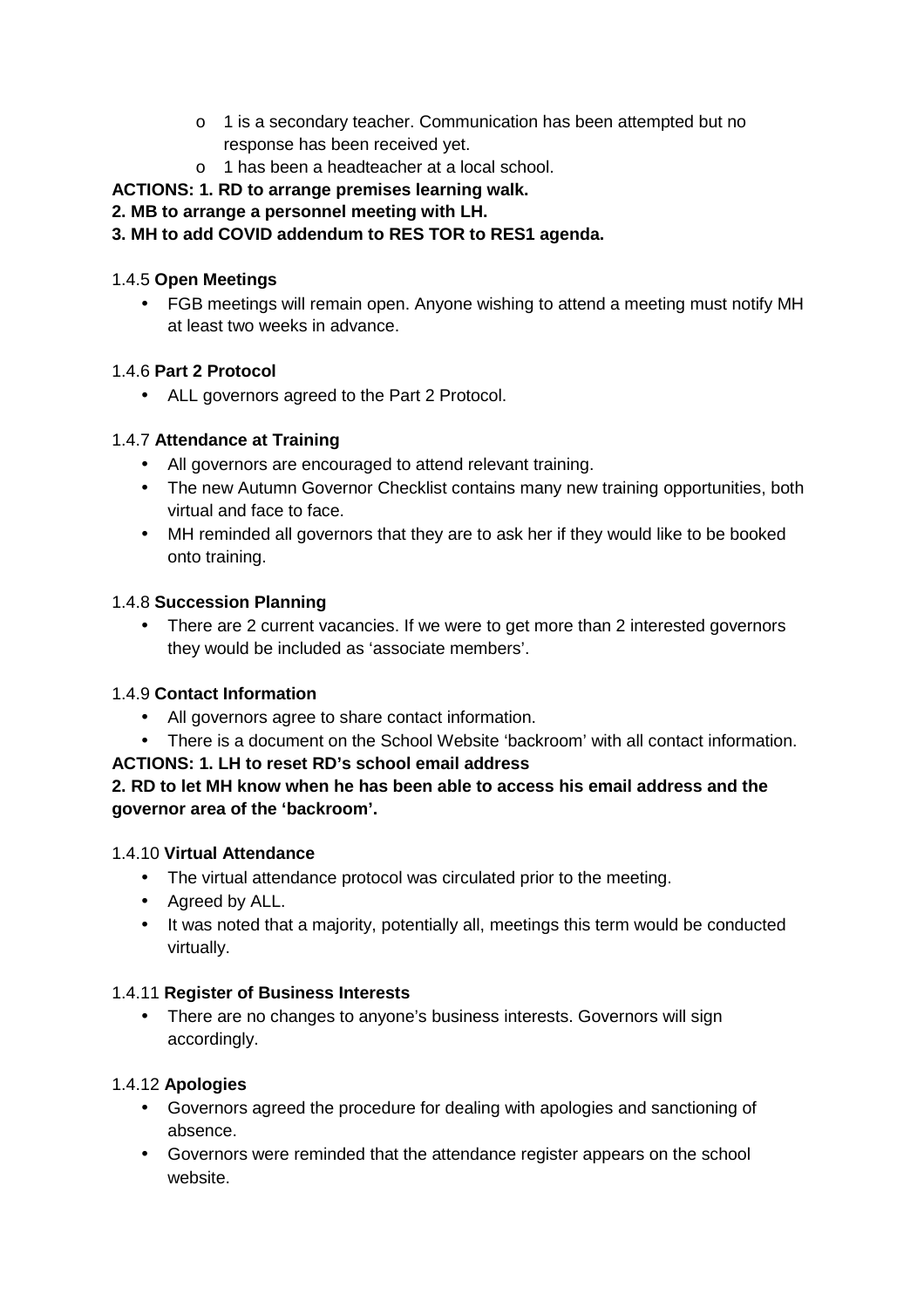#### 1.5 **Elections**

### 1.5.1 **Elect Chair**

- 2 nominations were received for chair. Both agreed to stand for election. AJ and TN.
	- o AJ explained that when she initially accepted the role of chair she agreed to continue for 2 years. However, due to the COVID closure and the upcoming finance audit, AJ has offered to maintain the role of chair for the autumn term. It was explained how the newer governors may feel that the role of chair appears to be greater than it is due to the fact that AJ had to initially clerk meetings, as well as chair the governing board. This was due to the previous clerk's absence then resignation, followed by a period of training for MH. The chairs main roles are chairing meetings, line managing the Headteacher and the Clerk, and dealing with complaints beyond Stage 1.
	- o TN explained that he would stand for election in the spring term as a short term solution. He has been governing at Bow for 9 years and cannot continue forever. Ideally, another governor would use this year to train up for the role of chair in order to fully take on the role next academic year.
	- o AJ is to remain as chair for the Autumn term. Position to be re-elected at the beginning of the Spring Term. Agreed by ALL.

#### 1.5.2 **Elect Vice-Chair**

- 4 nominations were received for vice-chair. Only EB agreed to stand for election.
- EB explained she does not yet feel confident with this role but is willing to learn in office.
- EB to be the vice-chair. Agreed by ALL.

#### 1.6 **Clerks Update**

- T&L1 date change was agreed as 9.10.20.
- MB and RD need to send photos of themselves to MH for the school website and governor board.
- There will be 'packs' in the school office for each governor to sign, due to this meeting being virtual. MH will arrange a visit to school to prepare these once she is out of self-isolation, then notify governors.
- MH only received amendments to the annual cycle from one governor. The only other amendments are as follows: the new T&L1 date; the finance audit date; and governor tasks, to be discussed at RES1 and T&L1.

## **ACTIONS: 1. MB and RD to send photos of themselves to MH.**

#### **2. MH to prepare governor signing packs with papers from this meeting to sign.**

AJ takes over as chair of the meeting.

#### **STRATEGIC PLANNING**

#### 1.7 **SDP**

- The SDP cannot be finalised and agreed until after the pupil assessments.
- This item is carried forward to both RES1 and T&L1.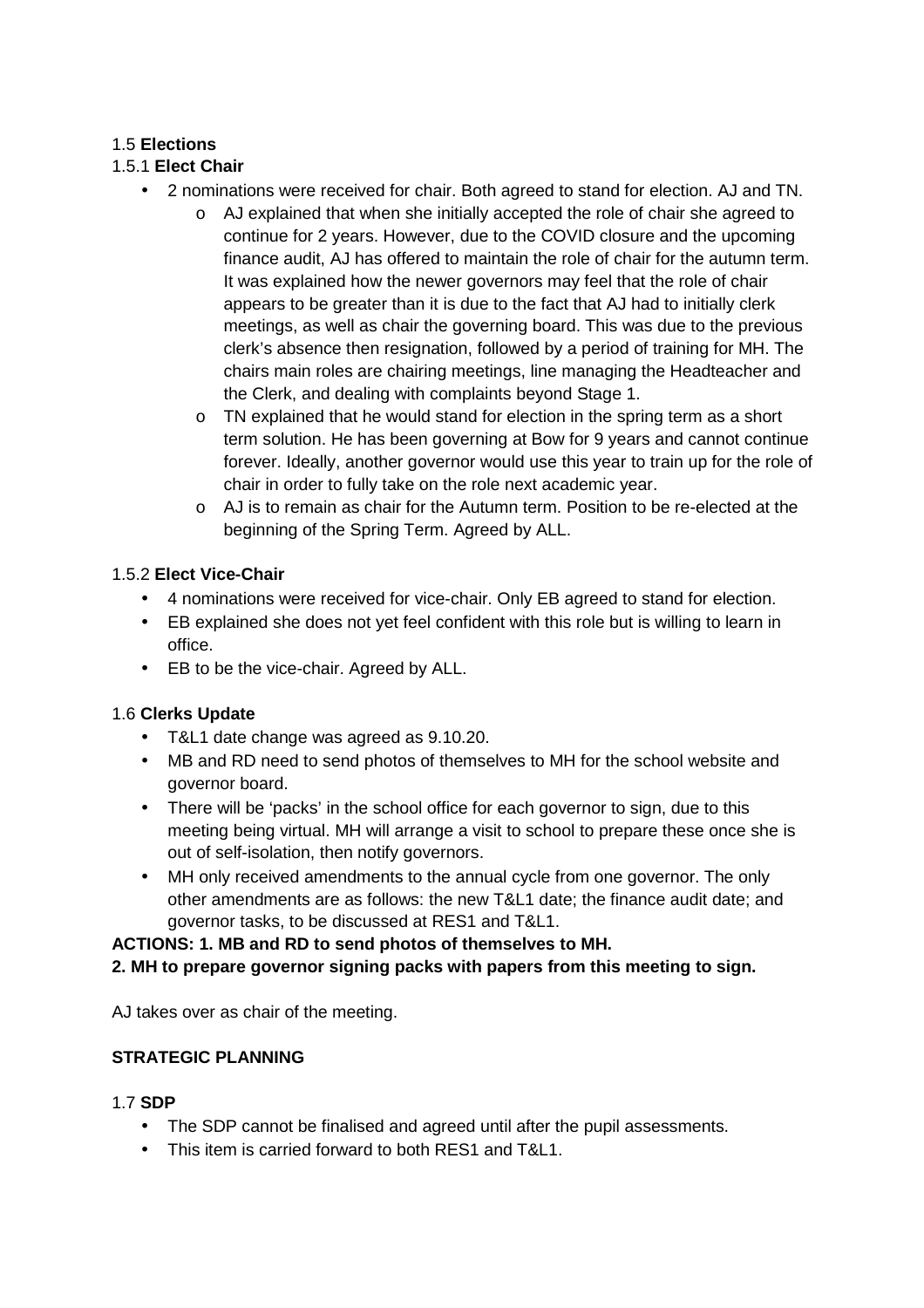- LH explained that this year's priorities would be catching up from the school closure and pupil interventions. Many of last year's targets have been carried forward to this year, however a couple will be carried forward to next year due to the new priorities.
- Governors asked if there was any official guidance on amending the SDP to take into account the time lost to school closure.
	- o LH explained that there is not.

# **ACTION: 1. LH to have draft SDP ready for RES1 and T&L1**

## **2. MH to add SDP to both RES1 and T&L1 agenda.**

## 1.8 **Objectives**

- Each governor was asked to share their own personal priorities for this academic year.
	- o MB a closer relationship with the school and LH
	- o RD getting to know the school and staff
	- o EB build a healthy relationship between the governing board and FOBs, then onward to parents. Also, a strong focus on the well-being of the children.
	- o AF governor presence in school
	- o KT Preparations for OFSTED, although they're not expected until at least summer term.
	- o TN succession planning; filling the vacancies; use the NTA tool or another mechanism to reflect on our governance. Self-evaluation.
	- o AJ supporting MH development; thinking about the long-term future of the school.
- Each governor building relationships with specific staff members

## 1.9 **Term Dates**

- The term dates for the year 2021-2022 were circulated prior to the meeting.
- Agreed by ALL.

# **STATUTORY REPORTING AND ACCOUNTABILITY**

## 1.10 **School Reopening**

- A report from LH was circulated prior to the meeting.
- A County risk assessment was carried out prior to opening.
- Governors congratulated LH and praised the resilience of the staff.

## Report Comments

- Governors asked LH to clarify the details in the report regarding absence. It says that everyone was in on the first day, except 2. It then says a number of parents are not sending their children in.
	- o LH explained that the number of parents not sending their children in has changed over the week.
- Governors asked how many children are absent now.
	- o LH explained that there were 4 or 5 children absent today.
- Governors asked how many of these 4 or 5 children were not in due to concerns over COVID.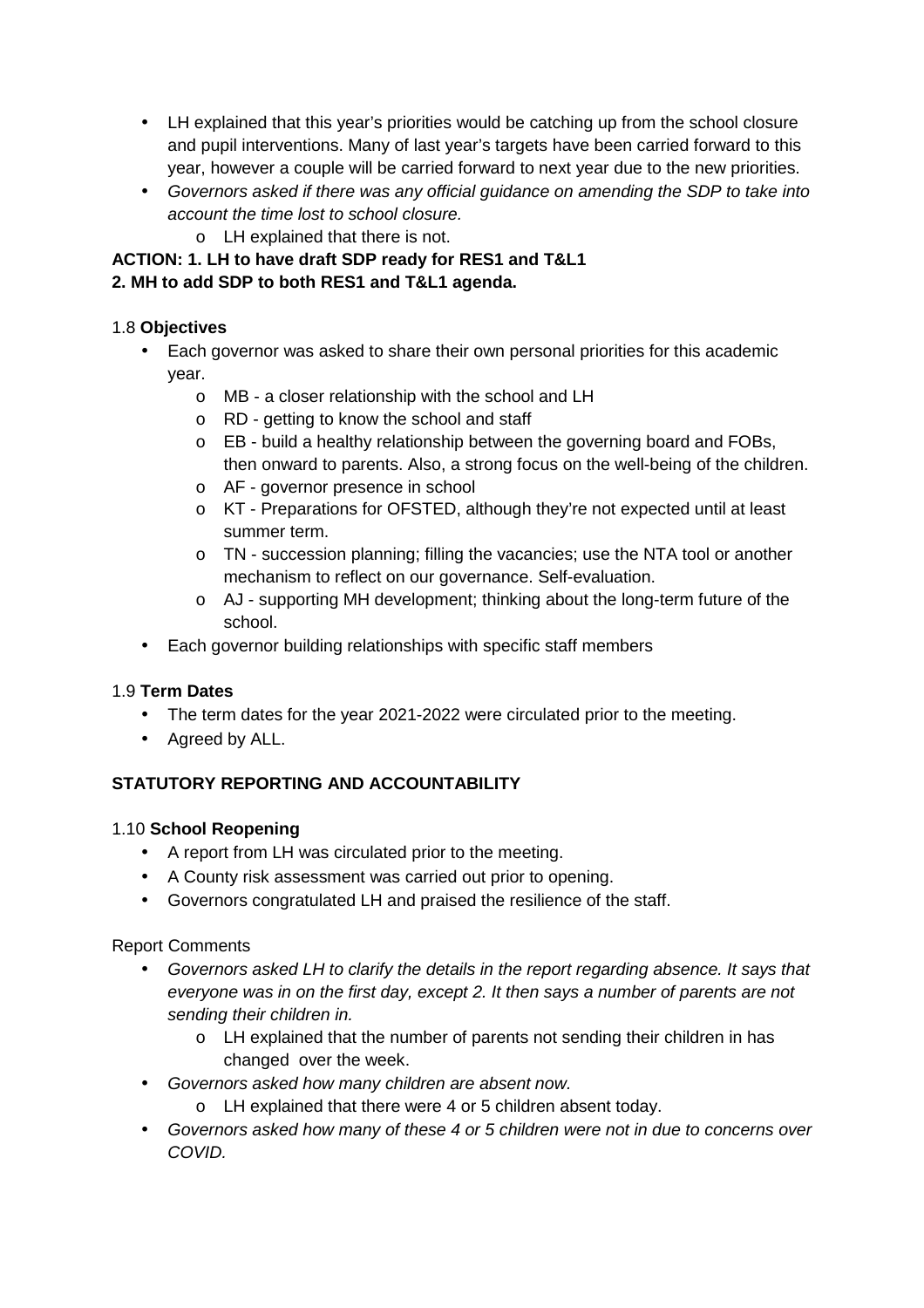- o LH explained that it was only 1 or 2 of them. A parent tried to send their child in with a mask, and the school refused. LH explained all the strategies in place to the parent and they ended up letting their child into school without a mask.
- Governors asked if the guidance around parental fear is enough.
	- $\circ$  LH explained that there is not any. They have to 'chivvy' the children along and reassure the parents.
- Governors have seen a one-pager document from another school detailing when a child should be kept home from school. LH has a copy that is due to be sent out to parents tomorrow.
- Parent governors commented on how good the staff have been and how efficiently the school appears to be running.
- Governors asked if the handwashing and hand sanitiser usage has been reviewed now that the guidance has changed.
	- o LH explained that soap and water is still the preferred, and most effective, method of hand washing, however sanitiser has been used on occasion.

## Staff Wellbeing

- There are concerns about the long term effects of the current situation on staff mental wellbeing.
- Staff are constantly having to check and clean everything and this does slow down everything else. Everything is different. Staff are covering more break times and do not have the staff room available to have a break. This situation will make an already annually tiring term far more exhausting.
- LH is looking into a staff questionnaire regarding mental health.
- LH is considering giving selected staff members a 'break' (eg. allowing a staff member an afternoon off). Some staff members are doing a lot more than they normally would. It is causing a huge strain on some.
- Governors stated that all staff should be included in the offer of the 'break', not just selected ones. Equality of the offer needs to be considered before any decision is made.
- Governors asked if FOBS could be approached to assist in funding these 'breaks'.
	- o LH agreed that this could be useful.
	- o It was discussed if approaching FOBS to pay for time off was appropriate. It was agreed that if they were asked to pay for the supply teacher rather the staff member's time, it would be acceptable.
- Governors asked to what extent are staff able to support each other as a team.
	- o LH explained that they cannot as there is no staff room. The staggered breaks/lunchtimes mean that outdoor areas are often unavailable.
	- o AF explained that staff are supporting each other where they can.
- Governors stated the importance of staff knowing that the governing board understand the challenges of the current situation. AF, staff governor, explained that she will relay this message at the next staff meeting.

Current Situation

• The main focus so far this term has been on the mental health of the pupils. No assessments have been carried out yet.